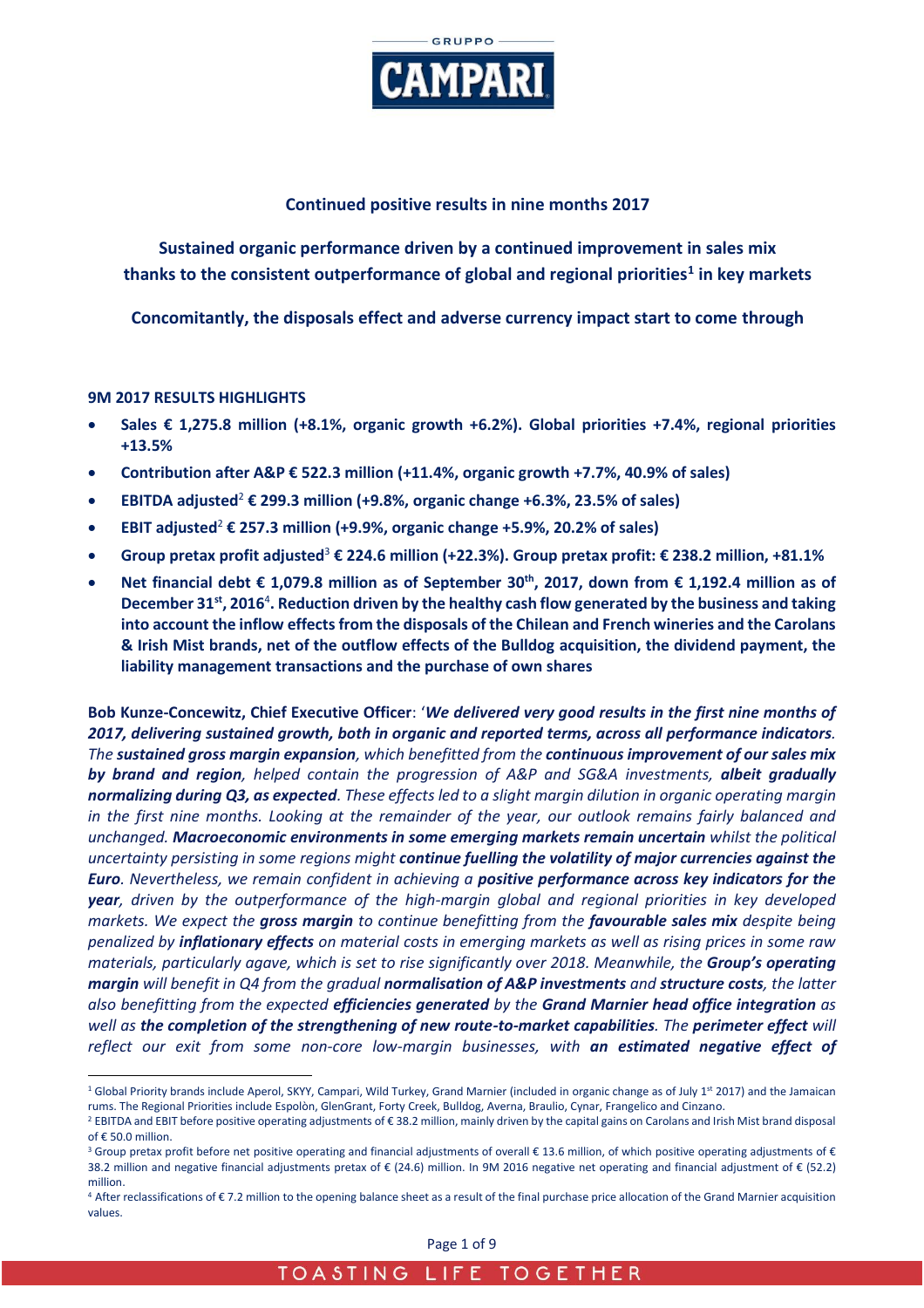

*approximately € 25 million on net sales and € 10 million on EBIT in Q4 2017 and approximately € 50 million on net sales and € 15 million on EBIT in full year 2018, when it will take into account the tail-end of the 2017 disposals and the full year effect of the sale of the Lemonsoda business. Moreover, the adverse impact of exchange rates, driven by the progressive strengthening of the Euro against the US Dollar, is expected to have a negative impact of € 30 million on net sales and € 6 million on EBIT in 4Q 2017; and a negative impact of € 30 million on net sales and € 10 million on EBIT in full year 2018<sup>5</sup> . Finally we expect financial indebtedness to further decline by the end of 2017, reflecting the sale of non-core business and real-estate assets alongside the continuous healthy cash-flow generated by our business.*'.

**Milan, November 7th, 2017**-The Board of Directors of Davide Campari-Milano S.p.A. (Reuters CPRI.MI-Bloomberg CPR IM) approved the additional financial information for the nine months ended September 30th , 2017.

|                                     | 9M 2017<br>$\epsilon$ million | 9M 2016            | Reported | <b>Organic</b> | <b>Forex</b> | <b>Perimeter</b> |
|-------------------------------------|-------------------------------|--------------------|----------|----------------|--------------|------------------|
|                                     |                               | $\epsilon$ million | change   | change         | impact       | impact           |
| Net sales                           | 1.275.8                       | 1,180.4            | $+8.1%$  | $+6.2%$        | $+0.3%$      | $+1.6%$          |
| Contribution after A&P <sup>6</sup> | 522.3                         | 468.9              | $+11.4%$ | $+7.7%$        | $+0.2%$      | $+3.5%$          |
| <b>EBITDA adjusted</b> <sup>2</sup> | 299.3                         | 272.7              | $+9.8%$  | $+6.3%$        | $-0.1%$      | $+3.6%$          |
| EBIT adjusted <sup>2</sup>          | 257.3                         | 234.0              | $+9.9%$  | $+5.9%$        | $-0.2%$      | $+4.2%$          |
| <b>EBITDA</b>                       | 337.5                         | 245.0              | $+37.8%$ |                |              |                  |
| <b>EBIT</b>                         | 295.5                         | 206.4              | $+43.2%$ |                |              |                  |
| Group pretax profit adjusted $3$    | 224.6                         | 183.7              | $+22.3%$ |                |              |                  |
| Group pretax profit                 | 238.2                         | 131.5              | $+81.1%$ |                |              |                  |

#### **CONSOLIDATED P&L FOR THE FIRST NINE MONTHS ENDED 30 SEPTEMBER 2017**

## **RESULTS FOR THE FIRST NINE MONTHS 2017**

In the first nine months of 2017, **Group sales** totalled **€ 1,275.8 million,** showing an increase of +8.1%. The **organic sales growth** was **+6.2%**, driven by the **strong organic growth of high-margin global priorities** (**+7.4%**) and **regional priorities** (**+13.5%**). The **exchange rate effect was slightly positive at +0.3%**, after a negative impact in the third quarter, driven by the progressive strengthening of the Euro against many of the Group's key currencies, including the US Dollar, Brazilian Real, Jamaican Dollar, Argentinean Pesos and British Pound. The **perimeter effect** of **+1.6%** was driven by the combined effect of the Grand Marnier acquisition, consolidated as of July  $1^{st}$ , 2016, the termination of some distribution agreements and the sale of non-core businesses such as the Chilean and French wineries and Carolans and Irish Mist brands. The acquisition of Bulldog London Dry Gin (which closed in February 2017) did not produce any perimeter effects as the brand was already integrated into the Group's distribution network.

**Advertising and Promotion spending (A&P)** increased organically by **+13.5%** to **€ 247.1 million**, at 19.4% of sales, due to accelerated A&P investments, though showing a normalising trend in the third quarter 2017, a high seasonality quarter of the year for aperitifs.

**CAAP** (Contribution after A&P) was up organically by +**7.7%** to **€ 522.3 million**, at 40.9% of sales.

**Structure costs**, i.e. selling, general and administrative costs, were **€ 265.0 million**, at 20.8% of sales. The organic increase was **+9.5%,** due to the strengthening of the Group's commercial organisations, particularly on-premise capabilities in US and the newly established route-to-market in South Africa, Peru and GTR in the first half of the year, followed by a gradual normalisation in Q3, benefitting from the gradual release of efficiencies from the restructuring of Grand Marnier supporting functions.

**EBITDA adjusted** was up by **+9.8%** to **€ 299.3 million** (+6.3% organic growth), at 23.5% of sales.

**EBIT adjusted** increased by **+9.9%** to **€ 257.3 million** (+5.9% organic growth), at 20.2% of sales.

 $\overline{a}$ <sup>5</sup> Based on current spot exchange rates.

<sup>6</sup> EBIT before SG&A.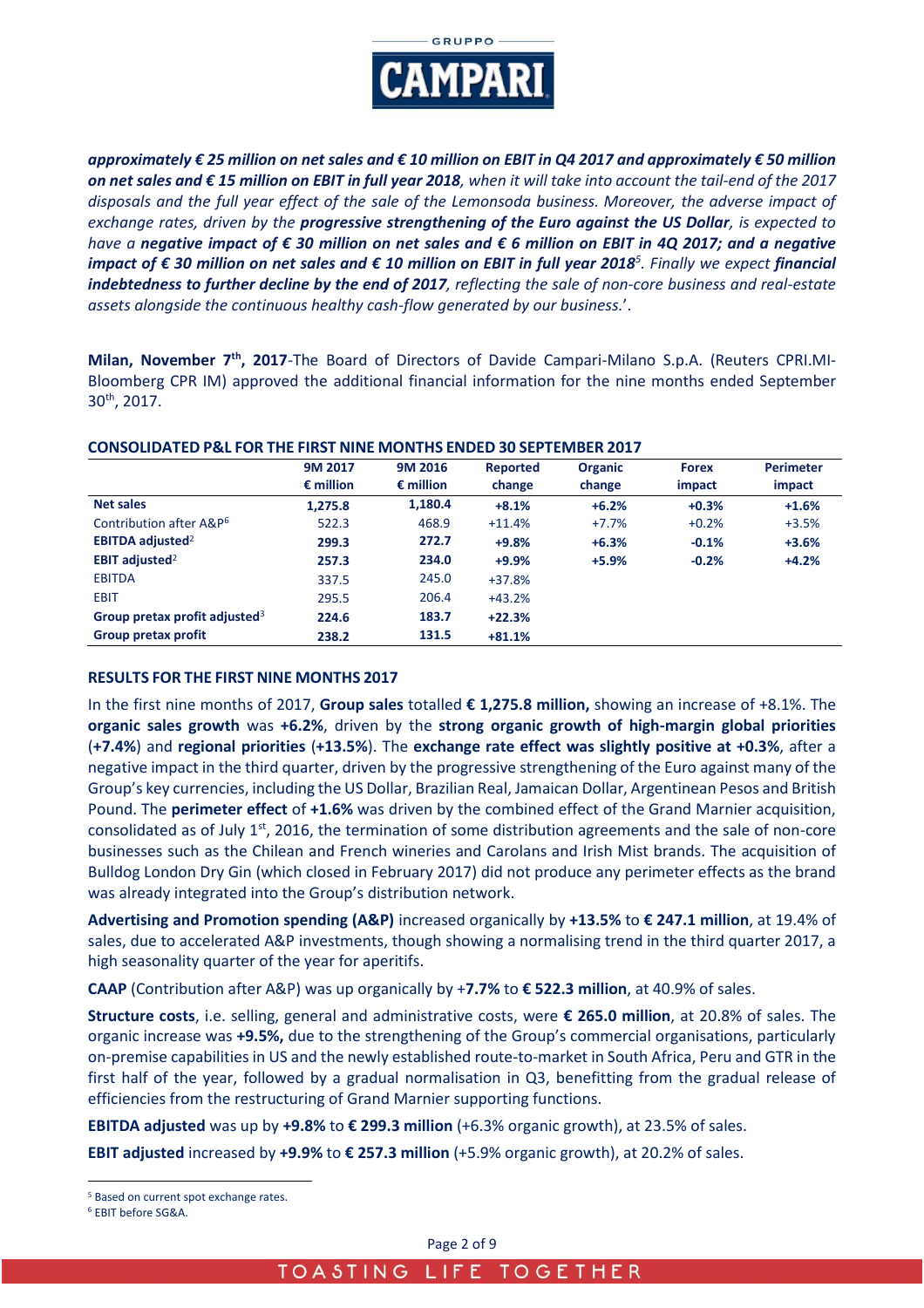

**Operating adjustments** were positive by **€ 38.2 million**, mainly driven by the capital gain on Carolans Irish Mist disposal of  $\epsilon$  50.0 million, more than compensating the transactions costs as well as restructuring projects.

**EBITDA** reached **€ 337.5 million**, at 26.5% of sales.

**EBIT** reached **€ 295.5 million**, at 23.2% of sales.

**Net financial costs were € 29.7 million**, down by € 20.7 million.

**Negative financial adjustments** amounted to **€ (24.6) million** due to the liability management transactions<sup>7</sup>.

**Group pretax profit adjusted**<sup>3</sup> was **€ 224.6 million (+22.3%). Group pre-tax profit** was **€ 238.2 million**, an increase of **+81.1%.**

**Net financial debt** stood at **€ 1,079.8 million as of September 30th, 2017, down from € 1,192.4 million as of December 31st, 2016**<sup>4</sup> **. The reduction was driven by the healthy cash flow generated by the business and taking into account the inflow effects from the disposals of the Chilean and French wineries and the Carolans & Irish Mist brands, net of the outflow effects of the Bulldog acquisition, the dividend payment, the liability management transactions and the purchase of own shares<sup>8</sup>. Cash inflows from the disposals of** the Lemonsoda business and real estate assets (expected to close during the fourth quarter of 2017) for an overall amount of approx.  $\epsilon$  117 million<sup>9</sup> were not included in the net financial debt as of September 30<sup>th</sup>, 2017.

### **ANALYSIS OF CONSOLIDATED SALES FOR THE FIRST NINE MONTHS 2017**

Looking at sales by region, the **Americas** (44.5% of total Group sales in the nine months of 2017) posted an **overall change** of **+15.0%**, with an **organic growth** of **+6.8%**, an exchange rate impact of -0.1% and a perimeter effect of +8.2%. The **US, the Group's largest market,** accounted for 27.5% of total Group sales. In that market, sales registered a **positive organic performance of +4.2**%, despite the slowdown in the third quarter due to hurricanes which impacted the whole portfolio. In the nine months, growth was driven by the **Wild Turkey** franchise (+6.9%), the Italian specialties, particularly **Aperol** (+57.7%) and **Campari** (+16.8%), as well as the **Jamaican rum** (+11.5%) and **Grand Marnier** (+14.9%). **Espolòn** continues its very strong **doubledigit growth momentum**. These results were partially offset by **SKYY,** due to a negative performance in the third quarter, affected by hurricanes in two key states for the brand, Florida and Texas, as well as the continued **competitive environment** and weakness in the flavoured vodka category. Sales in **Jamaica** (4.3% of total Group sales) **registered an organic change of +11.5%**, driven by robust results in the rum portfolio, in particular Wray&Nephew Overproof (+8.9%) and Appleton Estate (+5.8%), as well as Campari (up by double digit). Sales in **Brazil** (3.3% of total Group sales) registered an **overall organic sales increase of +12.4%**, favoured by an easy comparison base (-11.8% in 9M 2016). Whilst macroeconomic conditions remain fragile, the Brazilian brands as well as **Aperol** and **Campari** grew positively. Sales in **Argentina** (2.2% of total Group sales) **registered an organic increase of +8.8%,** thanks to a strong growth in the third quarter. Over the nine months SKYY Vodka, Cynar and Campari performed well, as well as Aperol growing double digit in both value and volume terms, albeit from a small base. Sales in **Canada** (3.2% of total Group sales) registered a **positive organic growth of +6.8%**, driven by Forty Creek, SKYY Vodka, the aperitifs (Aperol, Campari) and Wild Turkey. Sales in **Mexico** were **up double-digit** thanks to a good performance of SKYY ready-to-drink, the Jamaican rums, Frangelico, Aperol and Campari.

Sales in **Southern Europe, Middle East and Africa**<sup>10</sup> (29.8% of total Group sales in the nine months of 2017) registered an overall change of -0.3%. The **organic growth of +4.3%** was entirely offset by a slightly positive

 $\overline{a}$ 

<sup>7</sup> Financial adjustment mainly due to the delta value between the purchase price of the bonds bought back and their nominal value.

<sup>8</sup> Overall value of the Bulldog acquisition of €82.3 million (including the estimated earn-out), liability management cash outflow of €23.2 million, the value of the Chilean winery disposal of € 30.0 million, the French winery disposal of € 20.1 million, and Carolans & Irish Mist disposal of € 139.4 million (at the exchange rate at *closing* date).

<sup>9</sup> Including Lemonsoda business of € 80.0 million, Grand Marnier headquarters building in Paris and other real estate assets of approx. € 37.0 million (pre-tax).

<sup>10</sup> Including Global Travel Retail.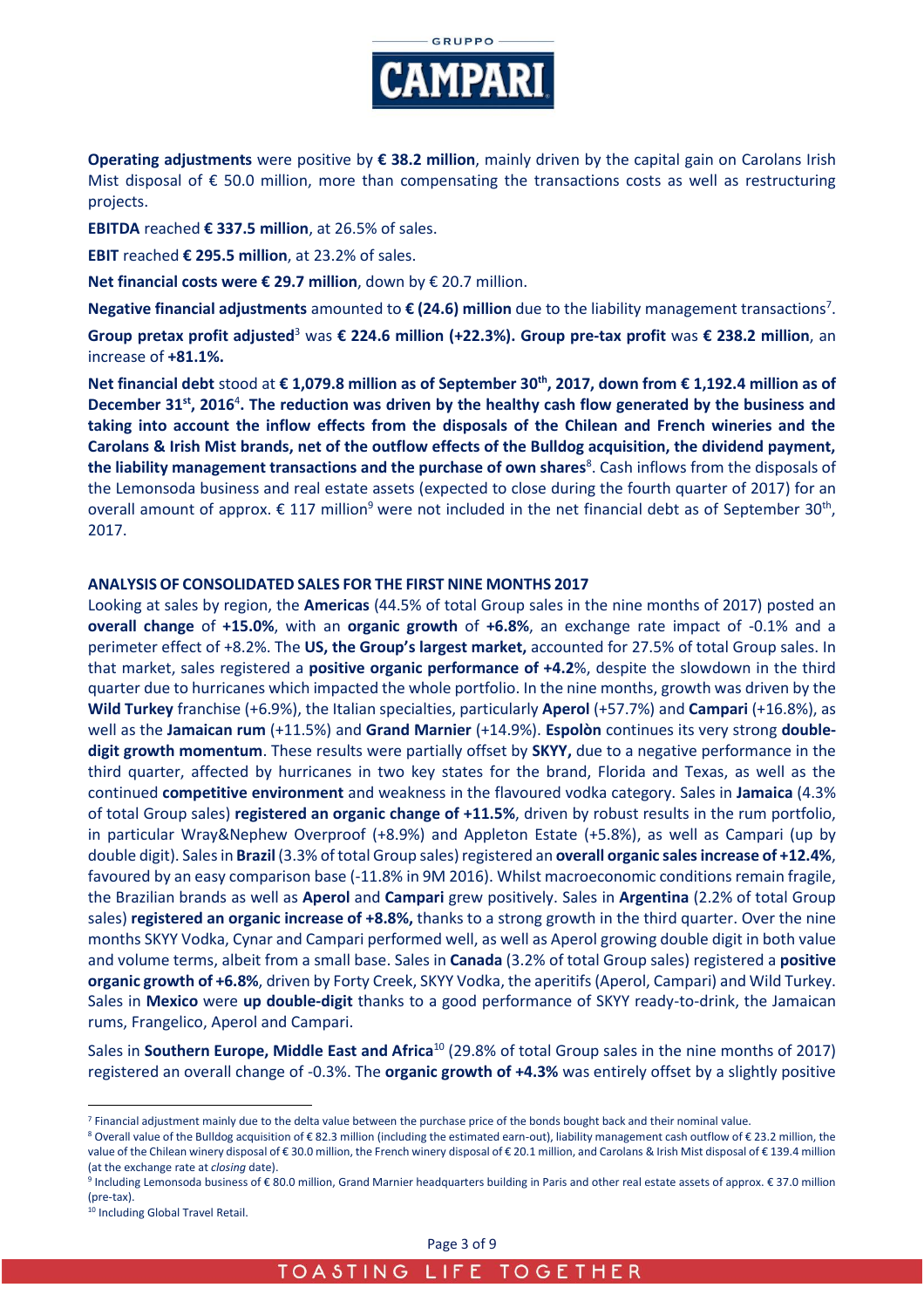

exchange rate impact and a perimeter effect of -4.8%. The **organic performance** in the **Italian market** (22.0% of total Group sales) **was positive** (**+2.7%**), driven by very good results of Aperol (+8.7%) and Campari (+4.9%), as well as a good progression of Crodino. The **region's other markets** (7.8% of Group net sales) **showed overall a very strong performance,** driven by **Spain** (Aperol, Bulldog, Campari and Cinzano), **South Africa**  (SKYY and Aperol) and **France** (Aperol, Riccadonna and Campari). These results helped compensate declines in **Nigeria**, which is impacted from a persisting socio-economic instability. **Global Travel Retail** net sales were up by **+1.5%**, after negative one-off's in the second quarter were entirely offset by a very strong third quarter with very good performances of Aperol, Grand Marnier, Bulldog and GlenGrant.

Sales in **North, Central and Eastern Europe** (19.1% of total Group sales in the nine months of 2017) **increased by +8.3%** overall, driven by an **organic change of +10.0%**, an exchange rate effect of +0.4% and a perimeter effect of -2.1%. **Germany** (8.4% of total Group sales) was **weak (-3.8%)** on a tough comparable base (+6.3%), affected by the poor weather conditions in the third quarter, with weakness across agency brands, the lowmargin Cinzano sparkling wines and Cinzano vermouth. Importantly, though, Germany continued to deliver a strong performance on the nine months across **Aperol** (+7.2%) as well as growth in **Wild Turkey bourbon**  and **Bulldog**. Sales in **Russia** (2.6% of total Group sales) registered a **positive organic performance (+91.6%)**, **with double-digit growth** in **Mondoro** and **Cinzano vermouth** and a **triple-digit growth in Cinzano sparkling wines**. The Group remains cautious in regards to both the competitive environment and the local macro environment in Russia. The **region's other markets** (8.1% of Group net sales) registered an **overall positive organic growth (+16.6%)**, mainly driven by the **UK** (+23.0%, driven by Aperol, Campari, the Jamaican rums, Grand Marnier, Wild Turkey, Bulldog and GlenGrant), **Austria** (Aperol, Campari and Campari Soda) as well as the Czech Republic, Sweden and Poland.

Sales in **Asia Pacific** (6.5% of total Group sales in the nine months of 2017) **increased by +5.0% overall**, with an **organic change of +0.3%**, an exchange rate effect of +3.2% and a perimeter effect of +1.5%. **Australia** (4.5% of total Group sales) registered a **-2.5% decline** on a tough comparison base (+9.3% in 9M 2016). The market is gradually recovering the slow start of the year due to poor weather conditions, and by a strong competitive pressure. **Wild Turkey ready-to-drink portfolio** and **Wild Turkey bourbon remain weak**. There were, however, very positive results from **Aperol, Espolòn, SKYY** and **GlenGrant**. The **other Asia Pacific markets** (2.0% of Group net sales) registered an **overall positive organic change** thanks to a very good performance in both China and Japan. In Japan sales were positive for **Campari, SKYY**, and **Aperol**, completely offsetting the weakness in Wild Turkey which suffered from a shipment phasing effect. In China, SKYY, Grand Marnier and GlenGrant registered a positive growth, albeit off a small base.

**Global Priority sales** (54.4% of total) **grew organically by +7.4% in 9M 2017**. **Aperol** continued to outperform **(+19.5%)**, driven by the sustained growth in the **brand's core markets** (**Italy**, **Germany, Austria** and **Switzerland**), despite poor weather conditions in Central Europe. Continued growth in high potential and seeding markets of US, Brazil, Russia, the UK, Australia, Spain, Czech Republic, France, Chile, and Global Travel Retail. **Campari** continued its positive momentum, up **+7.4% organically**, driven by the very good performance in the **US**, **France, Austria**, **Brazil, Japan, Argentina** and **Jamaica**, as well as strong growth in the brand's core market of **Italy (+4.9%)**. The good performance was mitigated by Germany due to the poor weather conditions and a continued weakness in Nigeria. **SKYY** sales registered an **organic change of -5.7% in the nine months,** driven by a weak third quarter in US due to hurricanes affecting shipments in key states for the brand (such as Florida, Texas) as well as the continued competitive environment within the category and weakness in flavoured vodka. This was partially compensated by good results in **South Africa**, **Canada**, **Argentina** and **China**. **Wild Turkey,** which includes **American Honey,** registered a **positive organic change of +5.1%,** driven by Wild Turkey bourbon in key US market, despite a slower growth rate in the third quarter due to hurricanes. High-potential markets (Canada, the UK, Russia, Germany and Italy) registered a positive growth for Wild Turkey bourbon. **Russell's Reserve** continues to register double-digit gains in the core US market whilst American Honey, despite the weakness in Australia, grew in the US as well as in smaller markets. The **Jamaican rums**, including **Appleton Estate**, **J.Wray** and **Wray&Nephew Overproof**, showed a **positive organic growth of +6.4%** with a positive performance in Jamaica (+8.1%), UK, US as well as Mexico. **Grand Marnier**, which started to contribute to the Group's organic growth as of the third quarter 2017

Page 4 of 9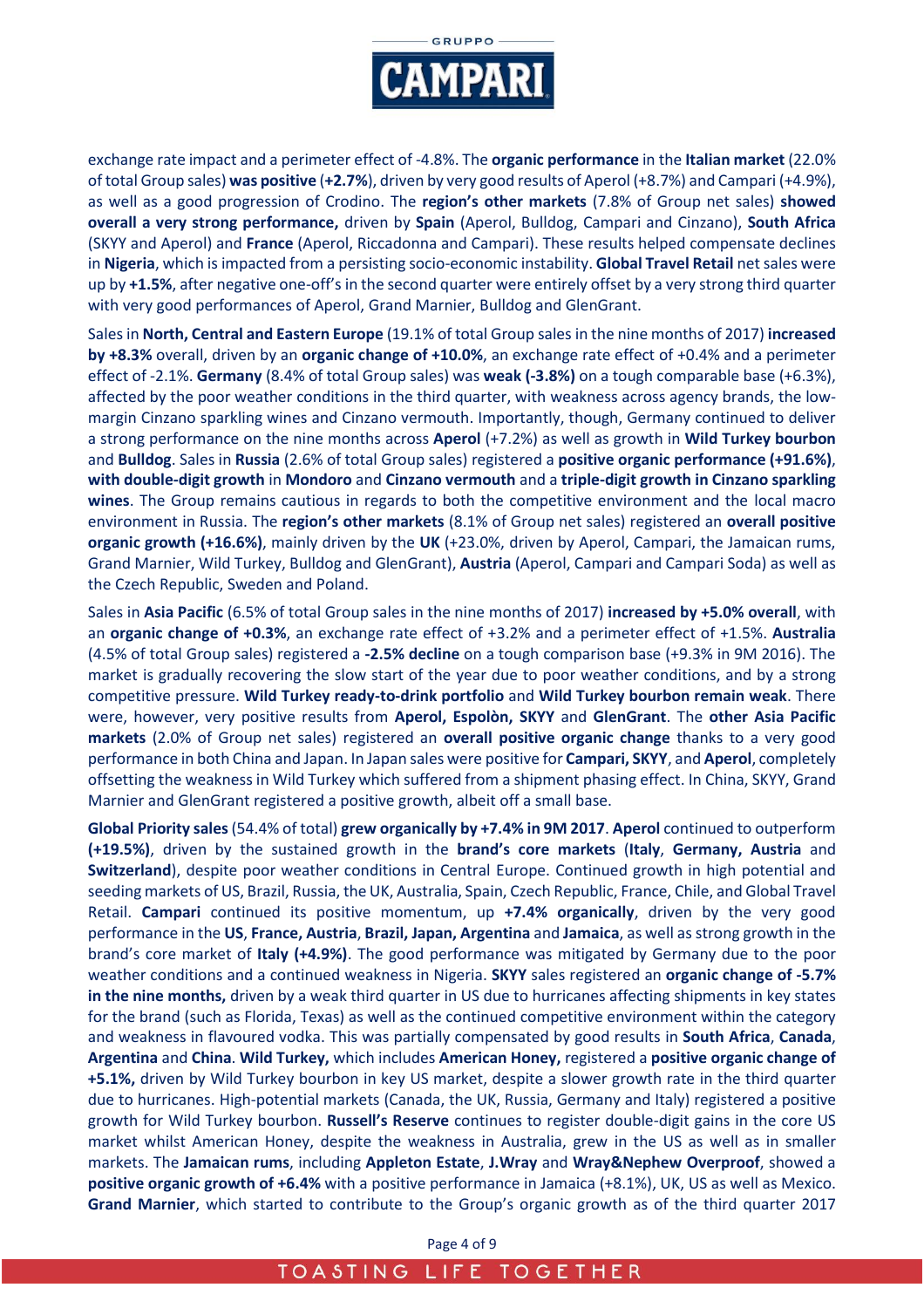

registered a **solid double digit growth (+11.0%)**, driven by the core US and Canadian markets, largely due to shipment phasing and the reduced discounting.

**Regional Priorities** (14.6% of total) grew by **+13.5%** in 9M 2017. **Espolòn grew by +56.2%** in the nine months, continuing to benefit from **solid double-digit growth in the core US market (+56.8%),** as well as having good results from new markets for the brand, such as **Russia, Italy, Canada** and **Australia**. **GlenGrant** registered positive growth of (+5.2%), particularly driven by **South Africa, China, UK**, and the **US**. **Forty Creek** registered a **change of -5.4%**, due to the decline in the US, particularly in the third quarter, driven by hurricanes in Texas, the brand's largest state, as well as the transition to new packaging. The Italian bitters (**Averna, Braulio** and **Cynar**) **registered a slight growth of +0.7%**, driven by good results from Braulio in Italy and Switzerland, strong double-digit growth of Averna in the US as well as the strong growth of Cynar in the US and Argentina. **Frangelico** registered a **good performance on the nine months (+3.4%)**, thanks to the strong growth in Germany and the UK. **Bulldog,** entering the Regional brand portfolio during the first quarter of 2017, **grew by +31.2%** on the back of a good performance in Spain, US, UK, Italy and Global Travel Retail. **Cinzano** showed an **overall good organic result (+7.1%)**, mainly driven by Cinzano sparkling wines and vermouth in the Russian market, more than compensating the negative performance of the Cinzano portfolio in Germany as well as Cinzano vermouth in Argentina. **Other sparkling wines** (**Riccadonna** and **Mondoro**) increased organically by **+32.7%**, thanks to the positive performance of core markets France, Russia and Australia.

**Local Priorities (12.5% of total) grew by +2.4%** in the nine months. **Campari Soda** declined slightly (-0.4%), recovering in the third quarter in the core Italian market. **Crodino** registered a positive growth (+3.8%), after a strong growth in core Italian market in the third quarter, driven by the positive trends over the summer thanks to product innovation, Crodino Arancia Rosso, and marketing support. The **Wild Turkey ready-todrink** range declined in Australia, driven by competitive pricing pressure as well as the poor weather conditions at the start of the year. The **Brazilian brands** registered a recovery (+10.2%) in a market that continues to be impacted by macroeconomic challenges.

*The Executive responsible for preparing Davide Campari-Milano S.p.A.'s financial reports, Paolo Marchesini, certifies-pursuant to article 154-bis, paragraph 2 of the Legislative Decree 58/1998-that the accounting disclosures in this statement correspond to the accounting documents, ledgers and entries.* 

#### *Disclaimer*

*This document contains forward-looking statements that relate to future events and future operating, economic and financial results of Gruppo Campari. By their nature, forward-looking statements involve risk and uncertainty because they depend on the occurrence of future events and circumstances. Actual results may differ materially from those reflected in forward-looking statements due to a variety of factors, most of which are outside of the Group's control.*

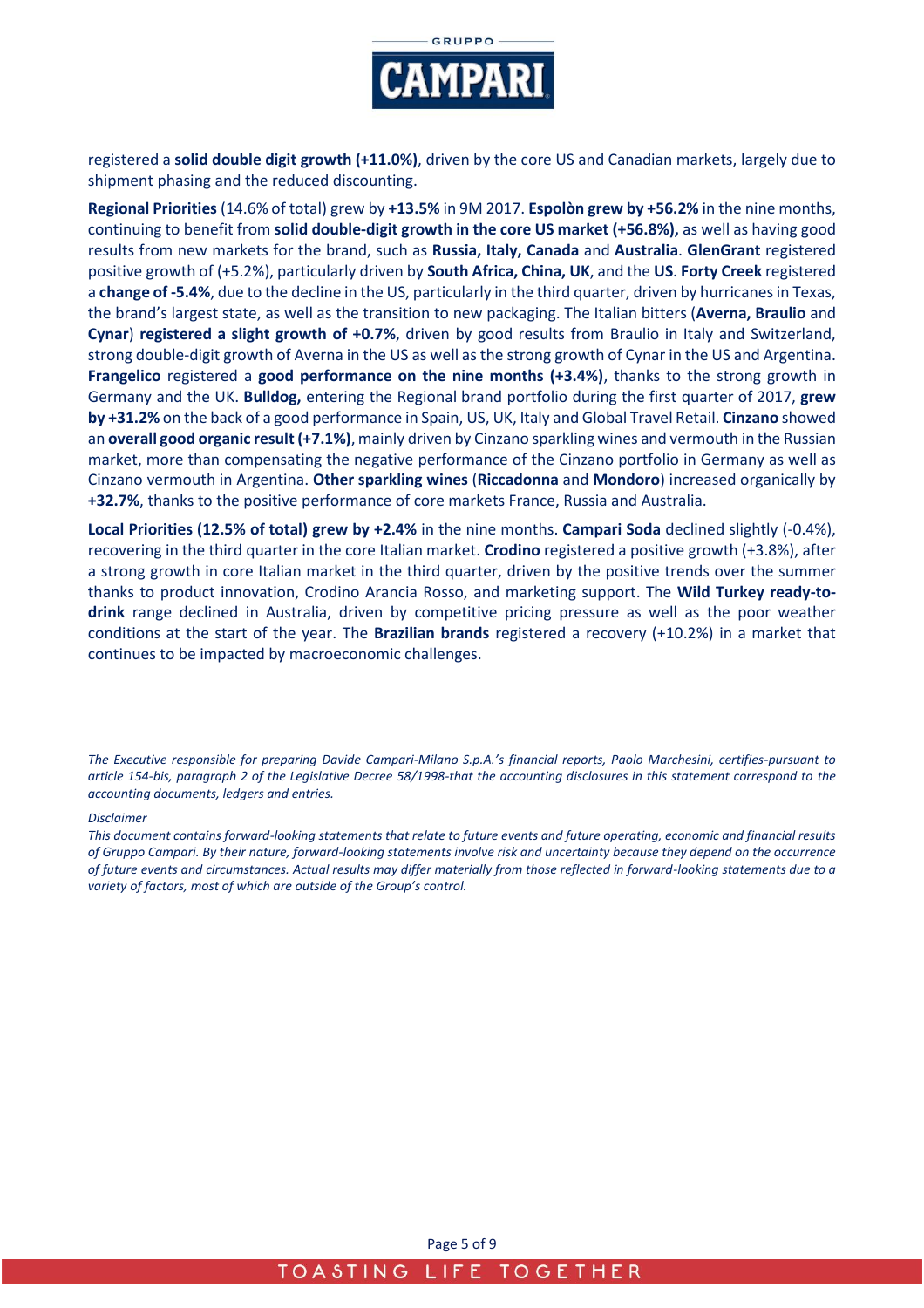

#### **ANALYST CONFERENCE CALL**

At **1:00 pm (CET) today, November 7th, 2017**, Campari's management will hold a conference call to present the Group's results for the first nine months 2017. To participate, please dial one of the following numbers:

- **from Italy: 02 805 88 11**
- **from abroad: + 44 121 281 8003**

The **presentation slides** can be downloaded before the conference call from the main investor relations page on Gruppo Campari's website, at [http://www.camparigroup.com/en/investors.](http://www.camparigroup.com/en/investors)

A **recording of the conference call** will be available from today, November 7<sup>th</sup>, until Tuesday, November 14<sup>th</sup>, 2017.

To listen to it, please call the following numbers:

- **from Italy: 02 72495**
- **from abroad: +44 1212 818005**

(Access code: **990#**).

#### **FURTHER INFORMATION**

| <b>Investor Relations</b>       |                         |                                    |
|---------------------------------|-------------------------|------------------------------------|
| <b>Chiara Garavini</b>          | Tel. +39 02 6225 330    | Email: chiara.garavini@campari.com |
| <b>Jing He</b>                  | Tel. +39 02 6225 832    | Email: jing.he@campari.com         |
| <b>Thomas Fahev</b>             | Tel. +44 (0)20 31009618 | Email: thomas.fahey@campari.com    |
| <b>Elena Tiozzo</b>             | Tel. +39 02 6225 290    | Email: elena.tiozzo@campari.com    |
| <b>Corporate Communications</b> |                         |                                    |
| <b>Enrico Bocedi</b>            | Tel.: +39 02 6225 680   | Email: enrico.bocedi@campari.com   |
|                                 |                         |                                    |

http://www.camparigroup.com/en/investor http://www.camparigroup.com/en <http://www.youtube.com/campariofficial> <https://twitter.com/GruppoCampari>

#### Visit *[Our Story](https://youtu.be/ilNVsU9Cigo)*

#### **ABOUT GRUPPO C[AMPARI](http://www.camparigroup.com/en/index.shtml)**

Gruppo Campari is a major player in the global spirits industry, with a portfolio of over 50 premium and super premium brands, spreading across Global, Regional and Local priorities. Global Priorities, the Group's key focus, include **[Aperol,](http://www.aperol.com/?http%3A//www.aperol.com/) [Appleton Estate,](http://www.appletonestate.com/) [Campari,](http://www.campari.com/) [SKYY](http://www.skyy.com/)**, **[Wild Turkey](http://www.wildturkeybourbon.com.au/)** and **Grand Marnier**. The Group was founded in 1860 and today is the sixth-largest player worldwide in the premium spirits industry. It has a global distribution reach, trading in over 190 nations around the world with leading positions in Europe and the Americas. The Group's growth strategy aims to combine organic growth through strong brand building and external growth via selective acquisitions of brands and businesses.

Headquartered in Milan, Italy, Campari owns 18 plants worldwide and has its own distribution network in 20 countries. The Group employs approximately 4,000 people. The shares of the parent company Davide Campari-Milano S.p.A. (Reuters CPRI.MI - Bloomberg CPR IM) have been listed on the Italian Stock Exchange since 2001. For more information: http://www.camparigroup.com/en

Please enjoy our brands responsibly

**- Appendix -**

Page 6 of 9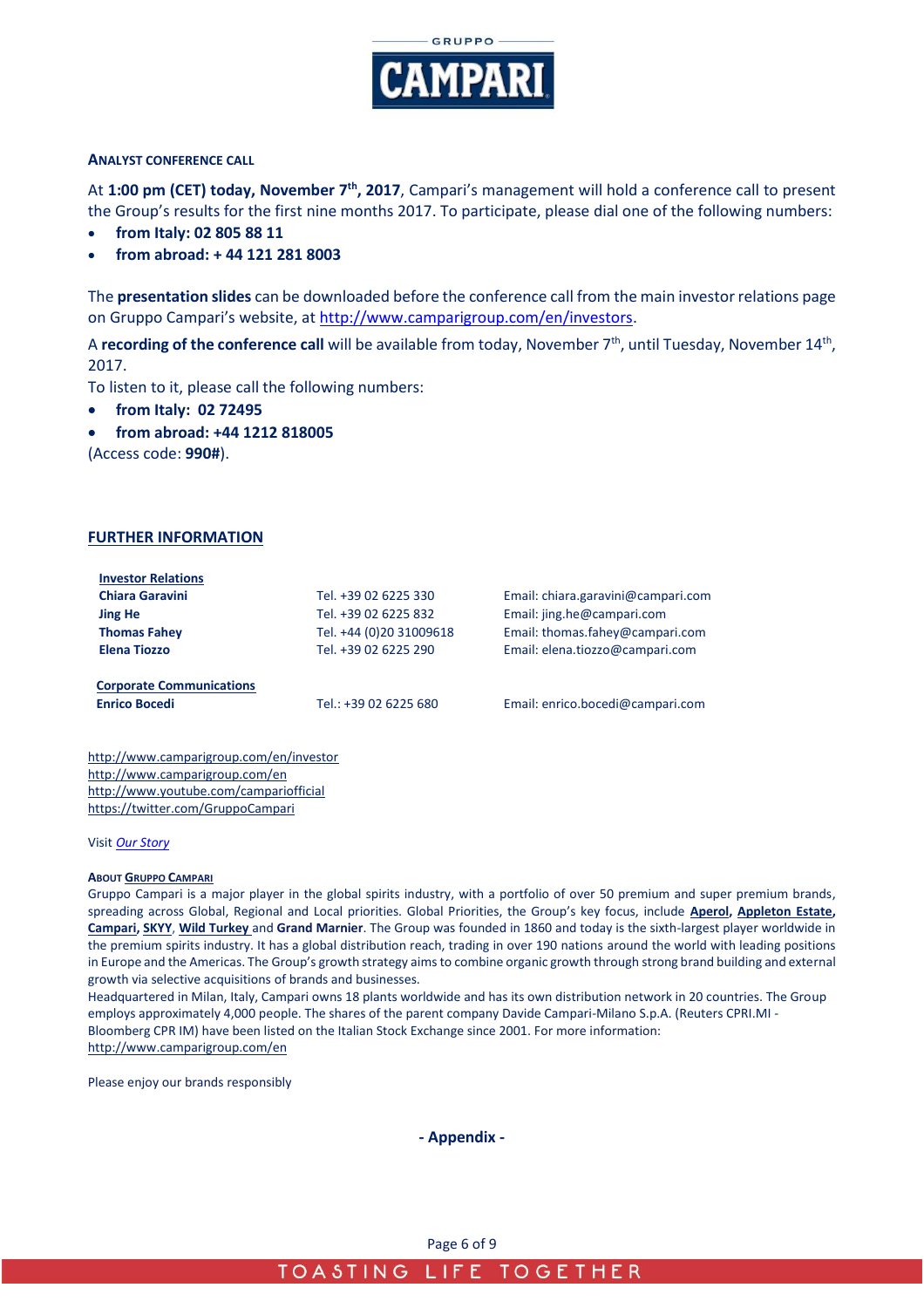

### **GRUPPO CAMPARI**

### **Consolidated net sales breakdown by brand for the first nine months 2017**

|                                  | % on Group sales | % change, of which: |         |                                |                 |  |
|----------------------------------|------------------|---------------------|---------|--------------------------------|-----------------|--|
|                                  |                  | total               | organic | <b>Exchange rate</b><br>effect | external growth |  |
| Global Priorities <sup>(1)</sup> | 54.4%            | 16.9%               | 7.4%    | $-0.1%$                        | 9.5%            |  |
| <b>Regional Priorities</b>       | 14.6%            | 15.2%               | 13.5%   | 1.7%                           | -               |  |
| <b>Local Priorities</b>          | 12.5%            | 4.6%                | 2.4%    | 2.1%                           | -               |  |
| Rest of portfolio                | 18.5%            | $-13.4%$            | 1.1%    | $-0.6%$                        | $-13.9%$        |  |
| <b>Total</b>                     | 100.0%           | 8.1%                | 6.2%    | 0.3%                           | 1.6%            |  |

### **Consolidated net sales breakdown by brand for the third quarter 2017**

|                                  | % on Group sales | % change, of which: |         |                         |                 |
|----------------------------------|------------------|---------------------|---------|-------------------------|-----------------|
|                                  |                  | total               | organic | exchange rate<br>effect | external growth |
| Global Priorities <sup>(1)</sup> | 55.6%            | 2.3%                | 4.8%    | $-2.5%$                 |                 |
| <b>Regional Priorities</b>       | 15.5%            | 15.2%               | 17.1%   | $-1.9%$                 | ۰.              |
| <b>Local Priorities</b>          | 11.8%            | 6.8%                | 7.0%    | $-0.2%$                 |                 |
| Rest of portfolio                | 17.1%            | $-23.6%$            | $-2.4%$ | $-2.2%$                 | $-19.0%$        |
| <b>Total</b>                     | 100.0%           | $-1.2%$             | 5.1%    | $-2.1%$                 | $-4.2%$         |

(1) Including Grand Marnier

Page 7 of 9

## TOASTING LIFE TOGETHER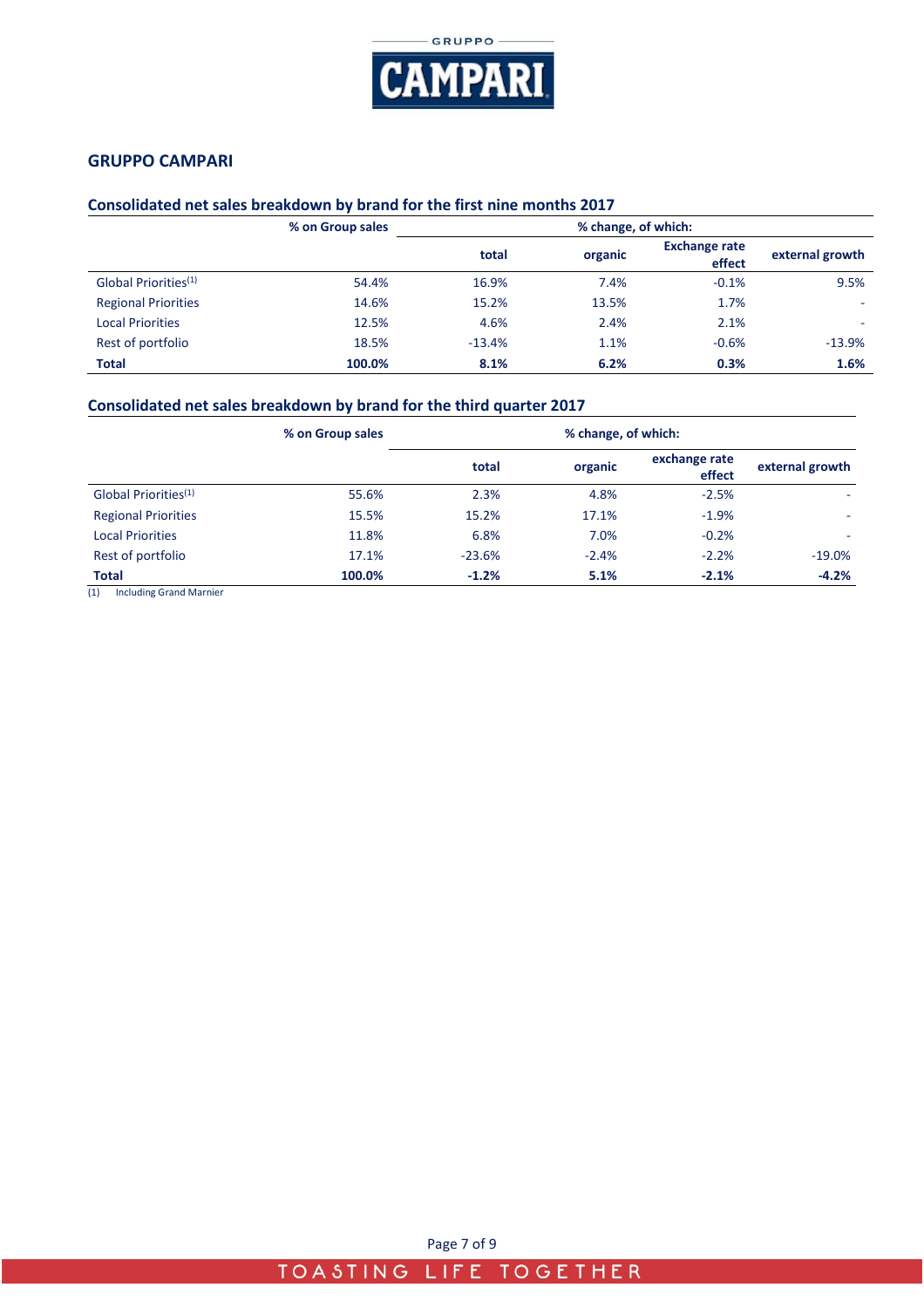

## **Consolidated net sales by geographic area for the first nine months 2017**

|                                                 | 1 January-30 September 2017 |        | 1 January-30 September 2016 |        | %       |
|-------------------------------------------------|-----------------------------|--------|-----------------------------|--------|---------|
|                                                 | $\epsilon$ million          | %      | $\epsilon$ million          | %      | Change  |
| Americas                                        | 568.2                       | 44.5%  | 494.1                       | 41.9%  | 15.0%   |
| SEMEA (Southern Europe, Middle East and Africa) | 380.2                       | 29.8%  | 381.5                       | 32.3%  | $-0.3%$ |
| North, Central & Eastern Europe                 | 244.0                       | 19.1%  | 225.2                       | 19.1%  | 8.3%    |
| Asia Pacific                                    | 83.5                        | 6.5%   | 79.5                        | 6.7%   | 5.0%    |
| <b>Total</b>                                    | 1,275.8                     | 100.0% | 1.180.4                     | 100.0% | 8.1%    |

|                                                 | <b>Total</b> | <b>Organic</b> | <b>Exchange</b> | <b>External</b> |
|-------------------------------------------------|--------------|----------------|-----------------|-----------------|
| <b>Breakdown of % change</b>                    | % Change     | growth         | rate effect     | growth          |
| Americas                                        | 15.0%        | 6.8%           | $-0.1%$         | 8.2%            |
| SEMEA (Southern Europe, Middle East and Africa) | $-0.3%$      | 4.3%           | 0.2%            | $-4.8%$         |
| North, Central & Eastern Europe                 | 8.3%         | 10.0%          | 0.4%            | $-2.1%$         |
| Asia Pacific                                    | 5.0%         | 0.3%           | 3.2%            | 1.5%            |
| <b>Total</b>                                    | 8.1%         | 6.2%           | 0.3%            | 1.6%            |

# **Consolidated net sales by geographic area for the third quarter 2017**

|                                                 | 1 July-30 September 2017 |        | 1 July-30 September 2016 |        | %       |
|-------------------------------------------------|--------------------------|--------|--------------------------|--------|---------|
|                                                 | $\epsilon$ million       | %      | $\epsilon$ million       | %      | Change  |
| Americas                                        | 192.6                    | 44.7%  | 196.4                    | 45.0%  | $-1.9%$ |
| SEMEA (Southern Europe, Middle East and Africa) | 121.4                    | 28.2%  | 122.8                    | 28.1%  | $-1.1%$ |
| North, Central & Eastern Europe                 | 86.9                     | 20.2%  | 85.7                     | 19.6%  | 1.4%    |
| Asia Pacific                                    | 30.2                     | 7.0%   | 31.5                     | 7.2%   | $-4.2%$ |
| <b>Total</b>                                    | 431.2                    | 100.0% | 436.5                    | 100.0% | $-1.2%$ |

|                                                 | <b>Total</b> | <b>Organic</b> | <b>Exchange</b> | <b>External</b> |  |
|-------------------------------------------------|--------------|----------------|-----------------|-----------------|--|
| Breakdown of % change                           | % Change     | growth         | rate effect     | growth          |  |
| Americas                                        | $-1.9%$      | 5.6%           | $-4.4%$         | $-3.1%$         |  |
| SEMEA (Southern Europe, Middle East and Africa) | $-1.1%$      | 7.4%           | 0.1%            | $-8.6%$         |  |
| North, Central & Eastern Europe                 | 1.4%         | 3.8%           | $-0.6%$         | $-1.9%$         |  |
| Asia Pacific                                    | $-4.2%$      | $-3.5%$        | $-0.7%$         |                 |  |
| <b>Total</b>                                    | $-1.2%$      | 5.1%           | $-2.1%$         | $-4.2%$         |  |